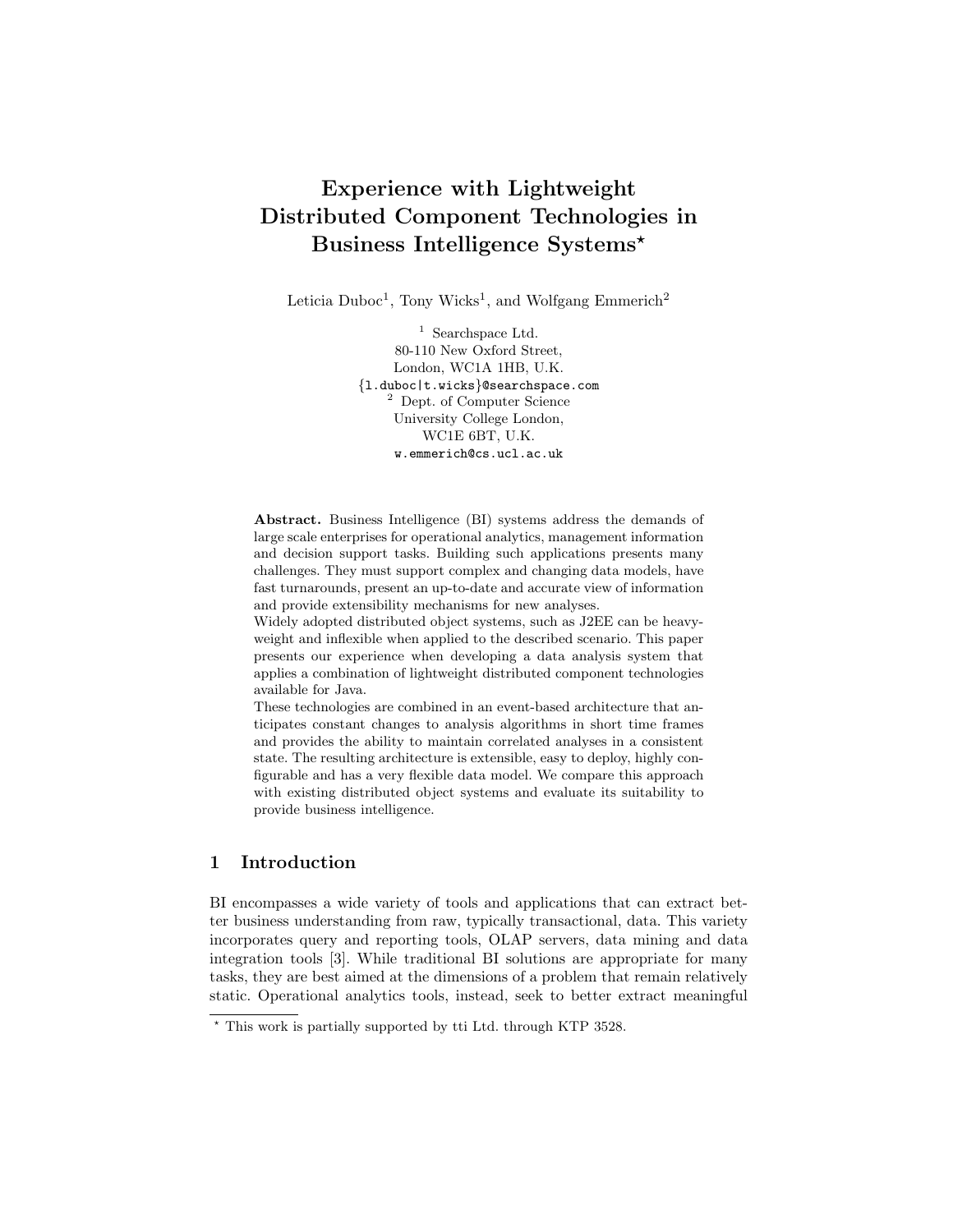information based on self-tuning and learning, resource conservation and dynamic expansion to the true dimensionality of the problem [2]. They should support complex data models, be extensible accumulate new analysis and allow for scalability.

We are interested in systems that will be capable of handling volumes in excess of 100 million transactions per day, accumulated over months or years. Scalability is often achieved by distributing computational tasks across a number of processors executing in parallel. This number can be increased to accommodate growing volumes, if the distributed software architecture has been chosen carefully. In enterprise settings, such software architectures are often implemented using distributed component technologies. Nevertheless, widely adopted distributed object systems, such as architectures based on the Java 2 Enterprise Edition (J2EE), can be inappropriate when applied to data intensive analysis scenarios [17].

The main contribution of this paper is an account of our experience when architecting PLUS, which is such an experimental environment to devise algorithms to be deployed in Searchspace's operational analytics solution. We initially investigated J2EE technologies, most notably the Enterprise Java Bean component model (EJB) [17] and the Java Messaging Service (JMS) [18]. We present reasons why these technologies do not do justice to the data-intensive problem domain and instead present a solution that uses more lightweight technologies. The main technologies used in this work were:

- Hibernate, an open source object/relational mapping toolkit for storing plain old Java objects (POJOs) to a database [20].
- Java Management Extensions (JMX), which provides management capabilities for a service-driven network [12].
- XDoclet, a meta-data template engine that parses the source code and generate artifacts such as configuration files and support code [21].

This paper is organized as following: Section 2 discuss some of the common used tools and techniques for data analysis. Section 3 presents PLUS, the real world system described in this paper, and its requirements. The following section discusses the inadequacy of J2EE for the problem described. Section 5 briefly introduces the software architecture that we have built using lightweight distributed component technologies. General observations and lessons learned are drawn in section 6. We then conclude the paper in Section 7.

# 2 Background

Extracting meaningful information from large data sets is challenging. Selection of suitable analysis approaches is non-trivial and comprises iterative processes of experimentation and testing. For numerous reasons, a single analysis algorithm will usually be split into a sequence of dependent steps. These steps reduce algorithmic complexity, allow intermediate results to be available for other purposes, such as user interrogation, and enable new analysis streams to use derived data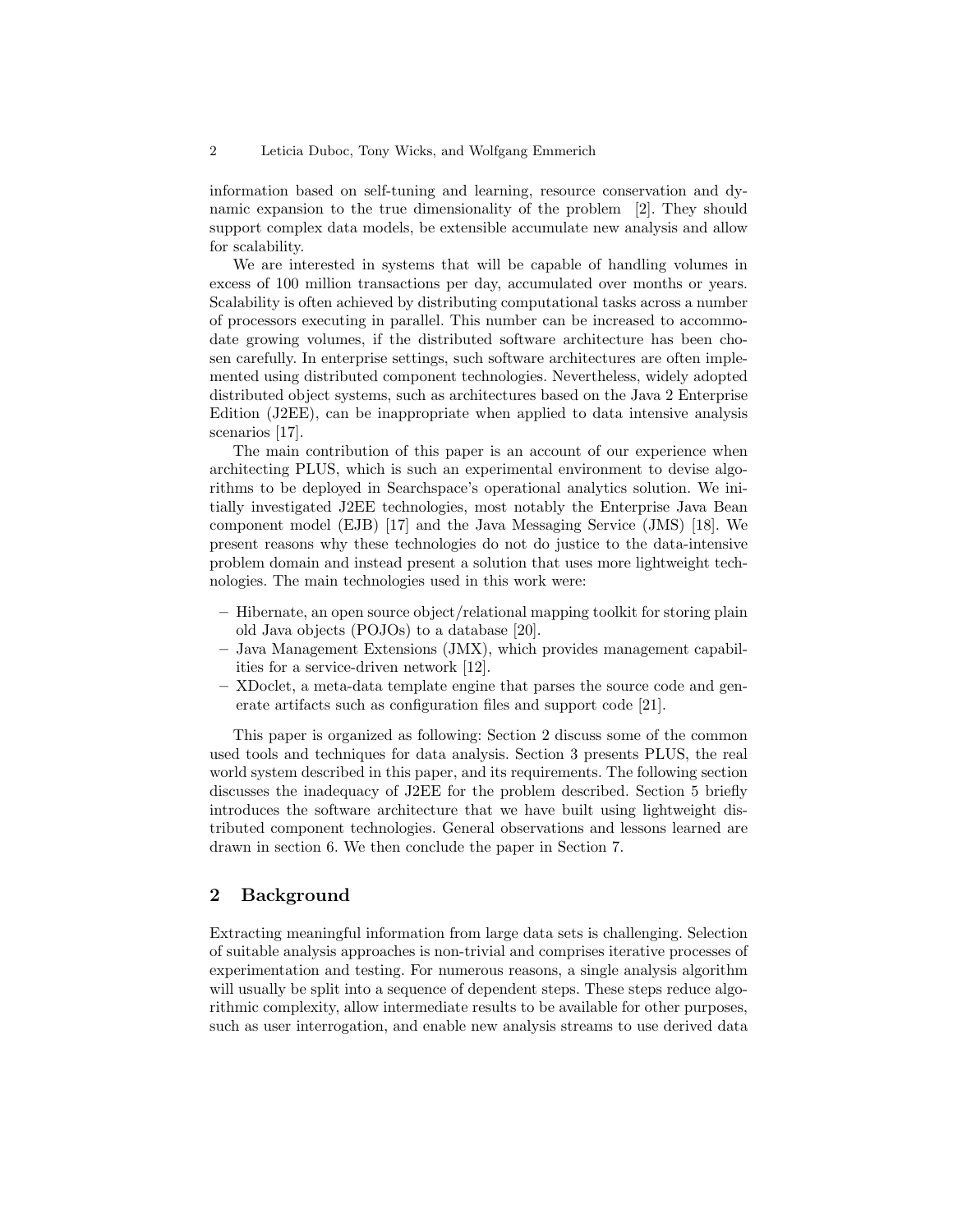that may already be available in the system. Additionally, division of algorithms has benefits in terms of system scalability and performance.

Layering analytics in this way introduces dependencies between algorithms and additional complexity in terms of managing dependencies associated with the data being processed. The challenge is therefore to create mechanisms that can manage these dependencies such that a system provides guaranteed, consistent results arising from changes to transactional, reference or other system data feeds. These features are necessary to force results to be re-calculated whenever analytics are changed and, more importantly, must be correctly managed to allow deployment into operational data changing environments.

A common approach is to use purpose built analytic tools, such as IDL [16] and MATLAB [22], which enable users to perform ad-hoc analysis. These tools, however, do not provide means to deploy created analysis in an operational environment. To reproduce a result with such tools, the analyst is forced to repeat the whole process. Further they are not designed to scale to the type of environment we are interested in.

An alternative approach is to create analyses that can be deployed operationally. Commonly, this would include database stored procedures and OLAP [23] tools, which are efficient and powerful query mechanisms. Nevertheless, those solutions, by themselves, do not provide means for distribution, sampling and parallelism. In addition, they may introduce portability problems.

Vendor specific approaches have other degrees of limitation. For instance, BusinessObjects is an analytical tool for summarization, visualization and reporting, not designed to be used as a framework to generate analysis that can be deployed operationally [5].

# 3 Problem Statement

PLUS is a data analysis environment that is used to extract meaningful information from large amounts of transactional data. The system comprises data loading, transformation and analysis. Report generation and information navigation (e.g. drill-down capabilities) is performed by an external system, the integration of which is beyond the scope of this paper. PLUS provides an experimentation environment for data analysts to create, test, execute and store analysis algorithms. Once defined and tested in PLUS, analyses can be deployed operationally on a business environment.

PLUS is currently used in the banking/finance domain in applications such as money laudering and fraud prevention. To date PLUS has been applied to analyze two million transactions over a historical period of two years, comprising over twenty gigabytes of data.

From an analyst point of view, PLUS is an experimental framework for the development of analysis algorithms. Based on data held within the system, or externally in a file, the analyst defines algorithms that are deployed into the PLUS framework. Analyses can be divided in logical stages, having intermediate results persisted for user consultation. Algorithms are stored by PLUS, so they can be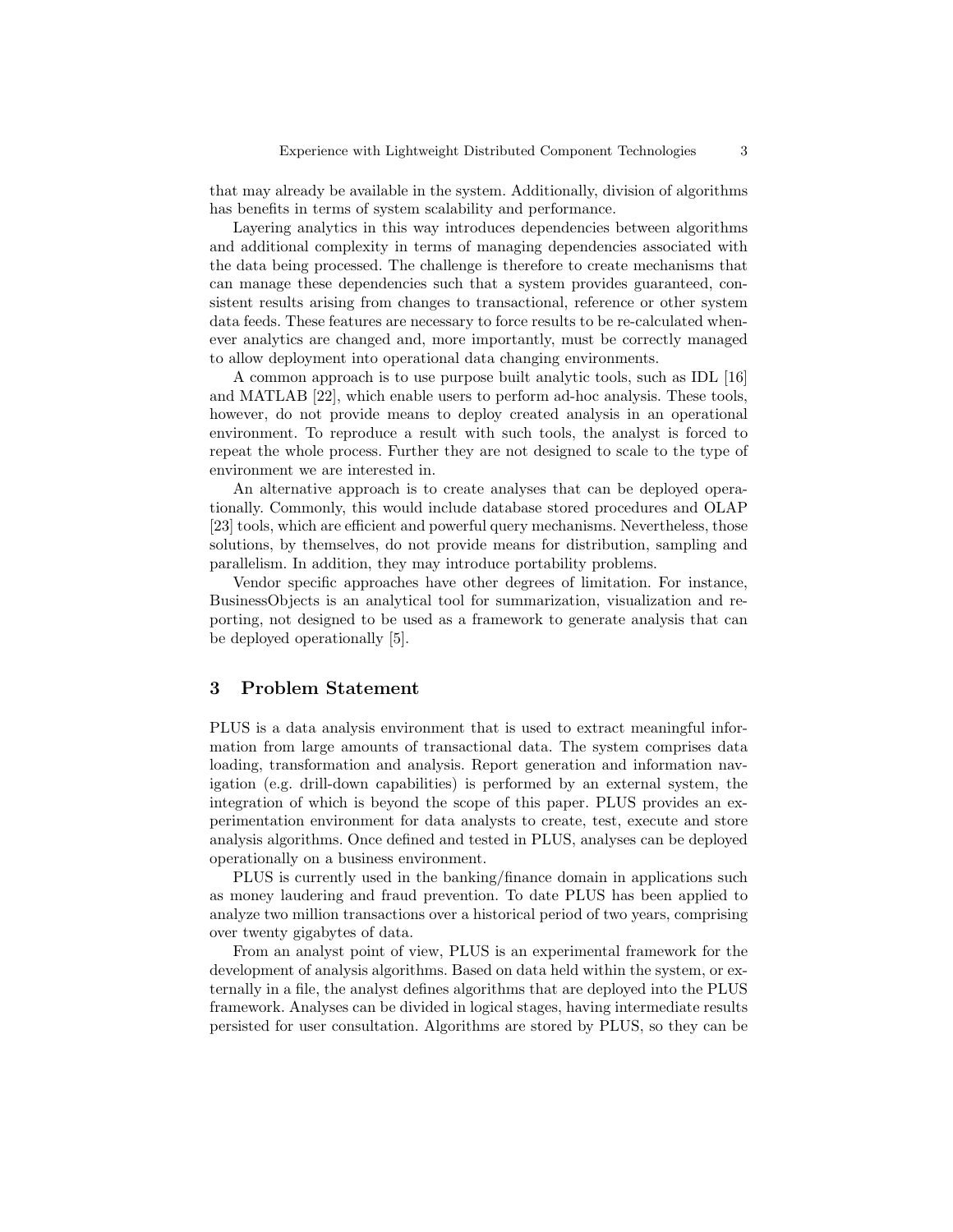re-executed whenever required. As an example, the analyst can produce from transactional data summary information that may be reused by later analyses. If new transactional data is added or a stage's algorithm is modified, the system automatically updates itself, maintaining a consistent state. Figure 1 illustrates those dependencies. Note that analyses can also be dependent on multiple previous results.



Fig. 1. Dependent Analysis

From an operational point of view, PLUS deals with large amounts of transactional data. Sampling capabilities allow analysis strategies to be tested before being applied to the whole set of data. PLUS also provides means to split analyses into logical and operational units of work. Analyses can be executed in parallel based on pre-defined analytical criterias. Dependencies are self-managed using inversion of control. Each analysis know its own dependency and this information is used by PLUS to compose individual components, so that changes can propagate through the system. Further, PLUS provides instrumentation through a web interface. Analyses parameters can be modified and their execution controlled.

We now introduce the main requirements for PLUS that led to the selection of the lightweight technologies described in this paper.

Support complex and changing data model: BI systems often maintain months or even years of detailed transactions. Analyzing such large volumes of data to identify trends, patterns and exceptions is a very complex process. PLUS required a rich data model that allowed algorithms to take advantage of objectoriented features, simplifing the analysis process. In addition, the data model had to be independent of the underlying database schema, offering a level of abstraction and simplifying its implementation.

Support for experimentation: When dealing with large amounts of data, it may not be clear from the outset how best to extract meaningful information. Analysts often try many different approaches in order to derive a comprehensive set of algorithms capable of obtaining relevant information from the data.

PLUS architecture had to provide efficient means for experimentation. Such features included support for fast development, deployment and test of analyses.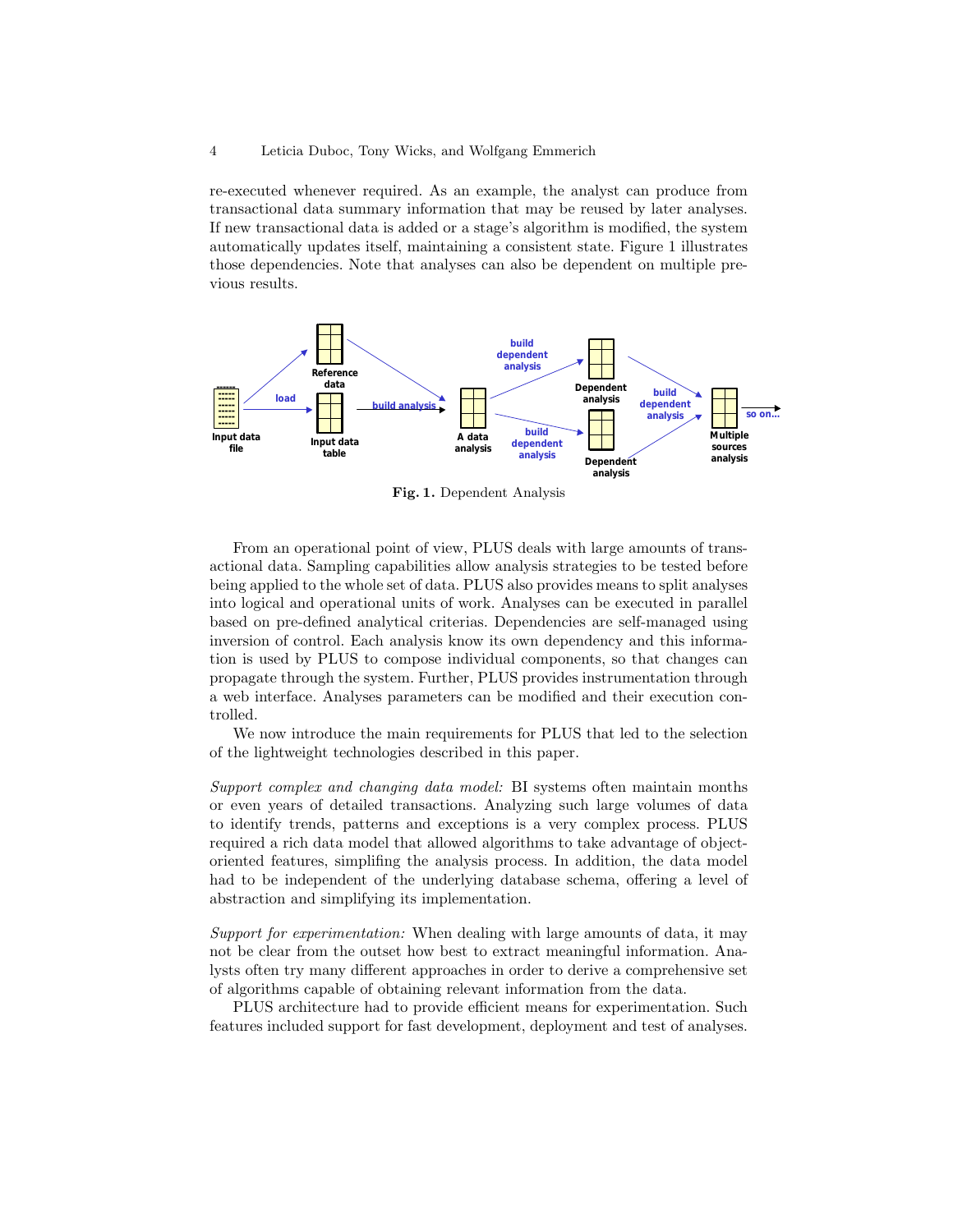The work to define analysis algorithms had to be reduced to a minimum, ideally being tool-supported. The analyst was enabled to concentrate on the business logic and leave other time-consuming, non-core requirements to be addressed automatically by the system.

Ability to incorporate new analyses: To experiment efficiently with data analysis strategies, analysts had to be able to extend the system to support new algorithms with minimum effort. It was also a requirement that newly created analyses could be easily deployed and immediately incorporated, without affecting the running of the overall system.

Repeatable process and fast turnaround: In general, BI systems deal with very large amounts of data. Testing analysis algorithms against the whole data is, most of the time, inefficient and unnecessary. The system had to offer sampling capabilities and means to store algorithms that, once tested and tuned, could be applied to the whole data.

A second and more important reason for supporting storage and subsequent execution of algorithms was the dependent nature of analyses. This observation is further explained by the next requirement.

Maintaining consistent and accurate view of data: Load of new data and changes in algorithms will, almost certainly, impact downstream analyses. Immediately reflecting those changes is crucial, as BI systems should maintain a consistent and accurate view of information. Given the complexity dependencies may assume, manual update would be time consuming and error-prone.

PLUS had as a requirement to offer means to automatically update dependent analyses in face of changes. It is important, however, to have in mind that PLUS provides an environment for experimentation. Tests cannot impact already deployed analyses. PLUS had therefore to allow the deactivation of dependent analyses, while others are under test.

Execution control: Control over execution should offer, at a minimum, the ability to start, stop, restart, resume and change analysis properties.

Scalability and Performance: Support for scalability is not unique to BI systems. However, it is of significant importance, considering the large amount of calculations performed by algorithms. It was therefore a requirement that PLUS could accommodate new analyses and update existing ones with minimum impact on the system performance.

The requirements above demand a flexible, loosely coupled architecture that can be easily extended. A component-based architecture comes as a natural choice, allowing data analyses to be encapsulated by loosely coupled components that can be plugged into the system with relatively little effort.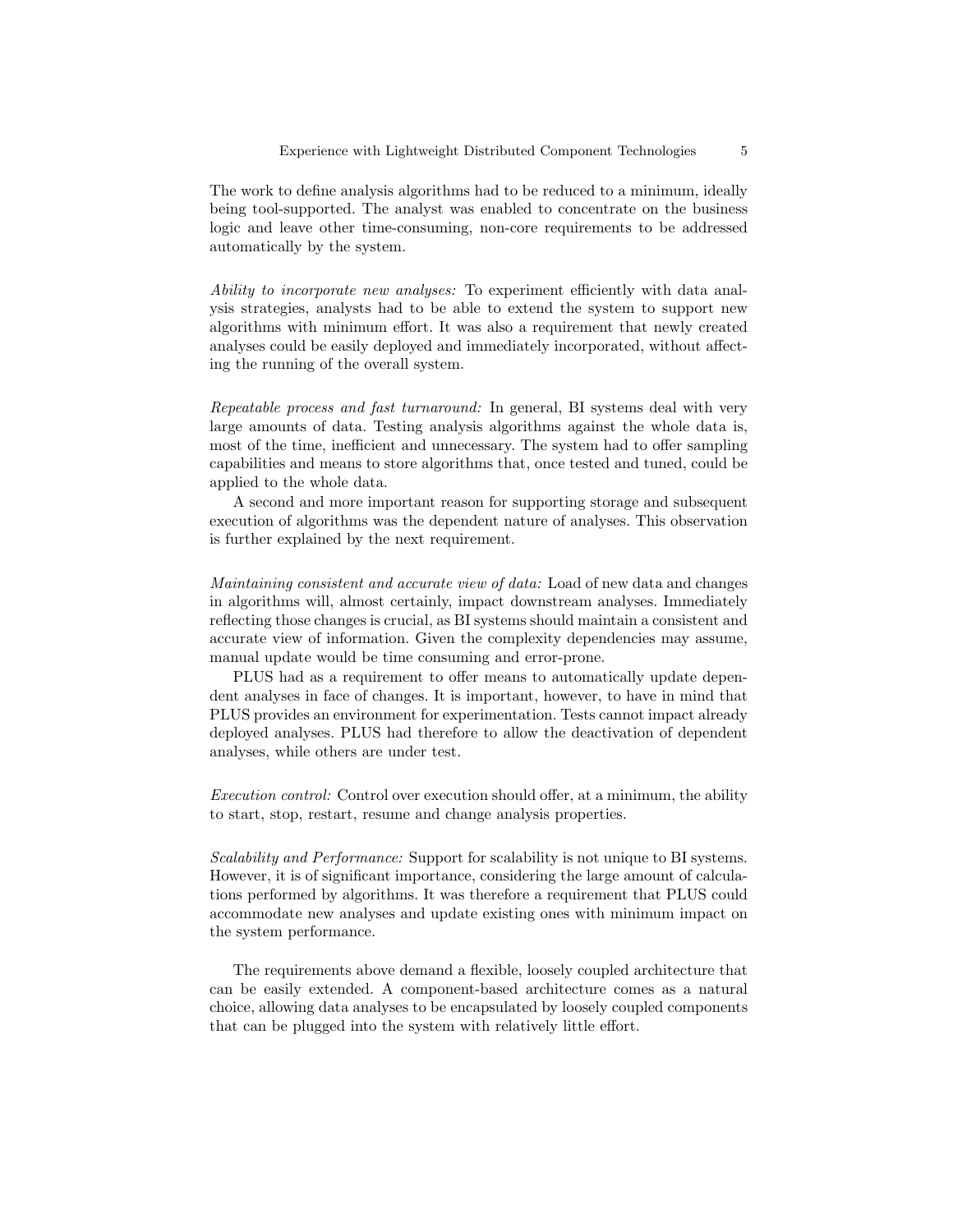## 4 Business Intelligence Systems with J2EE?

Initial investigations of the implementation considered the J2EE specification and, in particular EJB and JMS. At the time, like other Java developers, we went through a learning curve. Currently, many of the issues we faced are well documented in literature [19]. Our experience is summarized here:

- We considered using Entity Beans with container managed persistence for the persistence layer in order to achieve data independence from the database schema. This approach did not work because Entity Beans were designed to be stateful distributed components, not lightweight domain objects. In addition, despite the support for relationships, EJBs impose restrictions on the object format. Need for rich data models is not unique to BI systems and for all such cases EJB container-managed persistence represents according to [19] is limited by "tight coupling, obscure development models, integrated concerns and sheer weight". PLUS had as a requirement the ability to persist any Java object, so it could take advantage of OO/Java features, like inheritance and polymorphism. The use of EJB container-managed persistence was therefore discarded.
- The structure of database tables often does not match the structure of the logical entities they represent. Sometimes, even when objects differ from their exterior design, internally they still need to take advantage of the database structure to increase performance and achieve scalability. Examples include logically separated entities that map to the same denormalized table, a single entity that maps to multiple tables and given table (e.g. address) that is referenced by other tables (e.g. order and customer) with no explicitly relationship. CMP Entity Beans cannot naturally handle such cases [17].
- EJB QL allows additional finder methods to be defined in the Entity Bean home interface, associating each one of them with an EJB QL query in the deployment descriptor. This constraint means that the query logic had to be defined in the entity bean. For PLUS, which have different analyses using the same domain objects, the logic should be in the analysis class instead of in the entity bean. This approach does not only simplify the entity bean, but also makes analysis objects self-contained, providing a better understanding of the encapsulated algorithm.
- The EJB specification does not include management capabilities, despite the fact that it is implemented by some vendors. Using vendor specific features is not desirable, as it compromises the portability of the solution.
- JMS supports the asynchronous communication between distributed components. It is integrated with the EJB specification through message beans that are invoked when messages arrive on a queue. We considered implementing a publish/subscribe mechanism to maintain system concistency, using JMS and Message Beans. We concluded that the result would have been too heavyweight. JMS is intended for asynchronous communication between distributed components. Therefore, messages usually carry heavy payloads and have a significant deployment overhead for queues and their persistent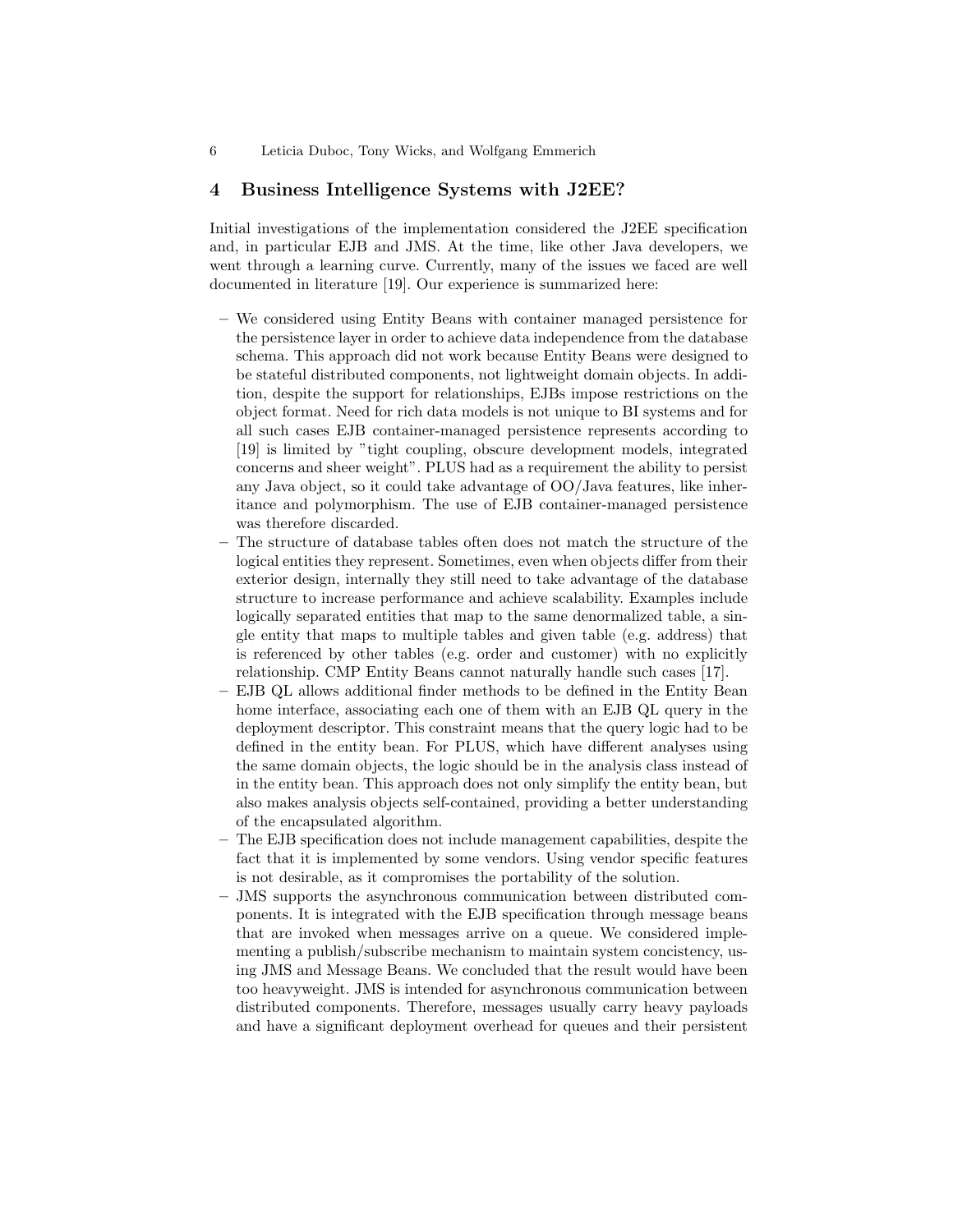storage. We did not need these heavyweight mechanisms as all we required was to trigger re-execution of dependent analyses.

One can argue that EJB could be integrated with JMX for management purposes and with a flexible object persistence mechanism, such as Hibernate or Oracle TopLink, for the data modelling [15, 20]. For PLUS, however, JMX and Hibernate themselves are sufficient to address the system requirements, as explained in Section 5.2.

# 5 Implementing BI with Lightweight Technologies

## 5.1 Overview of Technologies

Selecting the appropriate set of technologies to implement an architecture that then fulfils the requirements is a challenging task, particularly since there is a complex inter-dependency between the use of particular forms of infrastructure and the architectures that they induce [8]. This section describes the technologies used in PLUS, along with the reason they have been chosen.

JMX: Java Management Extensions (JMX) provide the flexibility, interoperability, and dynamic management capabilities that are required for a service-driven network [12]. This work uses the JBoss implementation of the JMX specification. JBoss [10] is, itself, built around JMX. Our BI system architecture takes advantage of JMX, by implementing data analysis algorithms as JMX services.

JMX is particularly useful in the BI setting because:

- systems need to maintain an up-to-date and accurate view of information. Services can benefit from the JMX event-mechanism to re-calculate analyses if other services modify data they are dependent upon.
- analysis services can be hot-deployed into the JMX Server, being instantaneously recognized and incorporated into the system.
- the JMX instrumentation mechanisms allow a fine-grained control over execution and configuration of services.

Hibernate: Hibernate is an open-source object/relational mapping toolkit with facilities for data retrieval and update, transaction management and database connection pooling [20]. Hibernate was chosen in the PLUS architecture for the following reasons:

- BI systems usually have a complex and evolving data model. Unlike EJB, Hibernate provides a very flexible O/R mapping, designed to naturally persist objects following the common OO/Java idiom.
- PLUS strives for flexibility, giving the analyst the option to run analyses as simple standalone applications. Unlike the EJB persistence mechanisms, Hibernate can run from outside an application server, as it does not impose as many requirements on the objects to be persisted.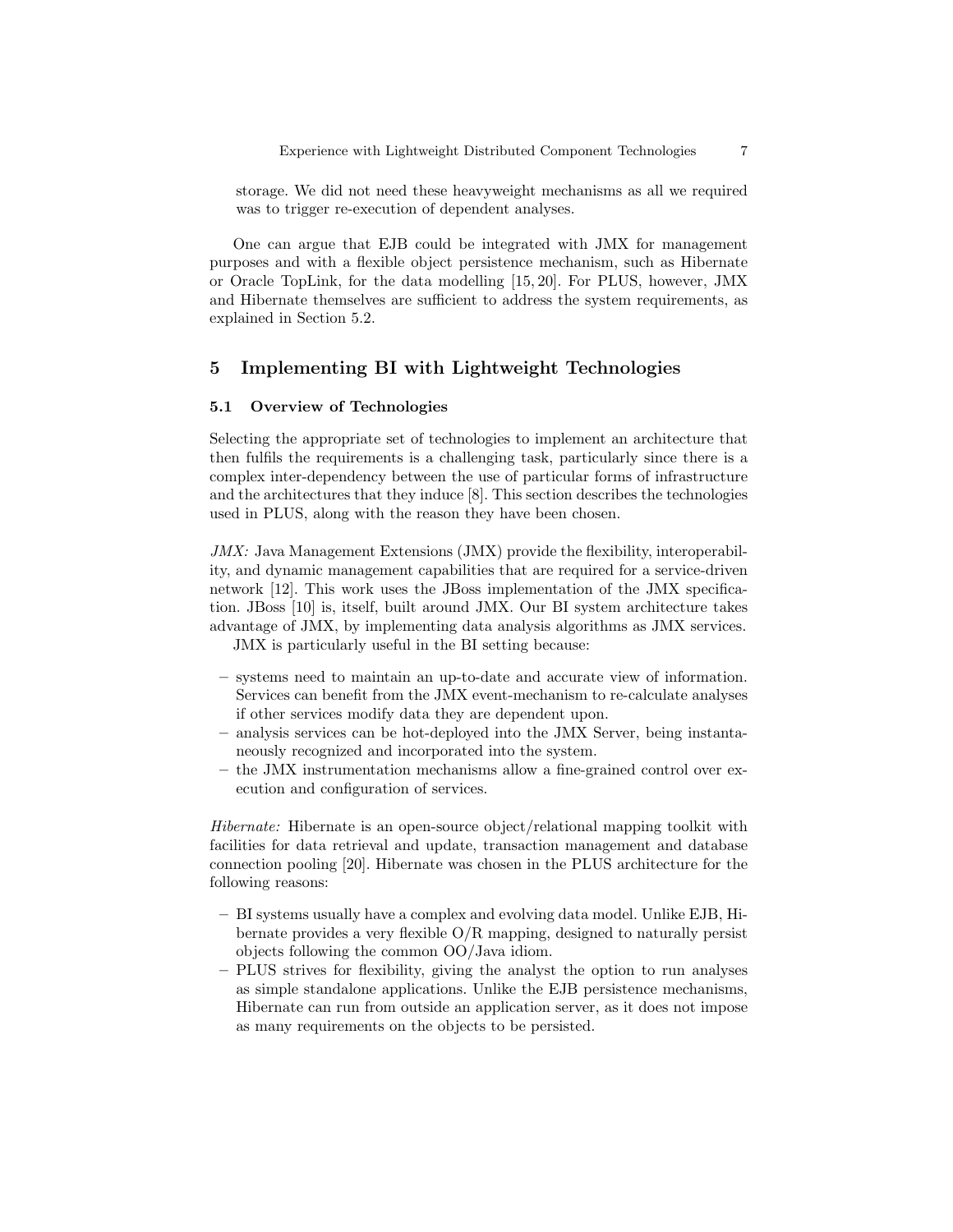- 8 Leticia Duboc, Tony Wicks, and Wolfgang Emmerich
- Hibernate can be managed via a JMX Standard MBean, providing a convenient means to modify database related properties through the JMX console.
- Hibernate provides tools for code, mapping files and database schema generation. Shifting effort from labour intensive tasks, not only lets the analyst focus on business related problems, but also gives support for experimentation.

XDoclet: XDoclet, officially termed a "Javadoc metadata templating engine", parses metadata in Java source files and generates artifacts such as XML descriptors and/or source code [21]. XDoclet is a natural choice when using Hibernate, as mapping files and database creation scripts can be automatically generated from tags in the Java object to be persisted.

Sun has announced metadata/annotations in J2SE 1.5. This new feature provides the ability to associate additional data alongside Java classes, interfaces, methods, and fields. This additional data, or annotation, can be discovered at runtime using the Java reflection API [6]. For PLUS, the ability to query metadata at runtime would mean that some properties files would not have to be generated. J2SE 1.5 metadata, however, does not replace XDoclet as a code generator.

### 5.2 PLUS Architecture

Analyses dependent nature and support for experimentation and demand a flexible and loosely coupled architecture. A natural choice is to implement analysis stages as independent components that can be easily assembled. Communication is achieved through events, in a similar approach to SEDA [14], which consists of a network of event-driven stages connected by explicit queues. It combines aspects of threads and event-based programming models to manage concurrency, I/O, scheduling, and resource management needs of Internet services. The main distinction between both approaches is that while SEDA intends to support a massive amount of concurrent user connections, PLUS focuses on data processing.

Easy of deployment, extensibility and management of components is achieved by layering PLUS on top of JBoss implementation of JMX. Components are represented by JMX services that can be dynamically deployed, being immediately incorporated to the overall system. PLUS services are generic components deployed with a set of analysis algorithms. As JMX services, components are exposed by JBoss JMX console for instrumentation.

Hibernate is placed between the JDBC layer and JMX services. It provides a level of abstraction, allowing POJOs to be persisted in the database. Free from constraints in input and output objects, analyses can take advantage of a rich data model and OO features like inheritance and polymorphism. The use of Hibernate is, however, not enforced. Analyses can have access to the underlying JDBC layer if desired. Fig. 2 gives an overview of PLUS architecture.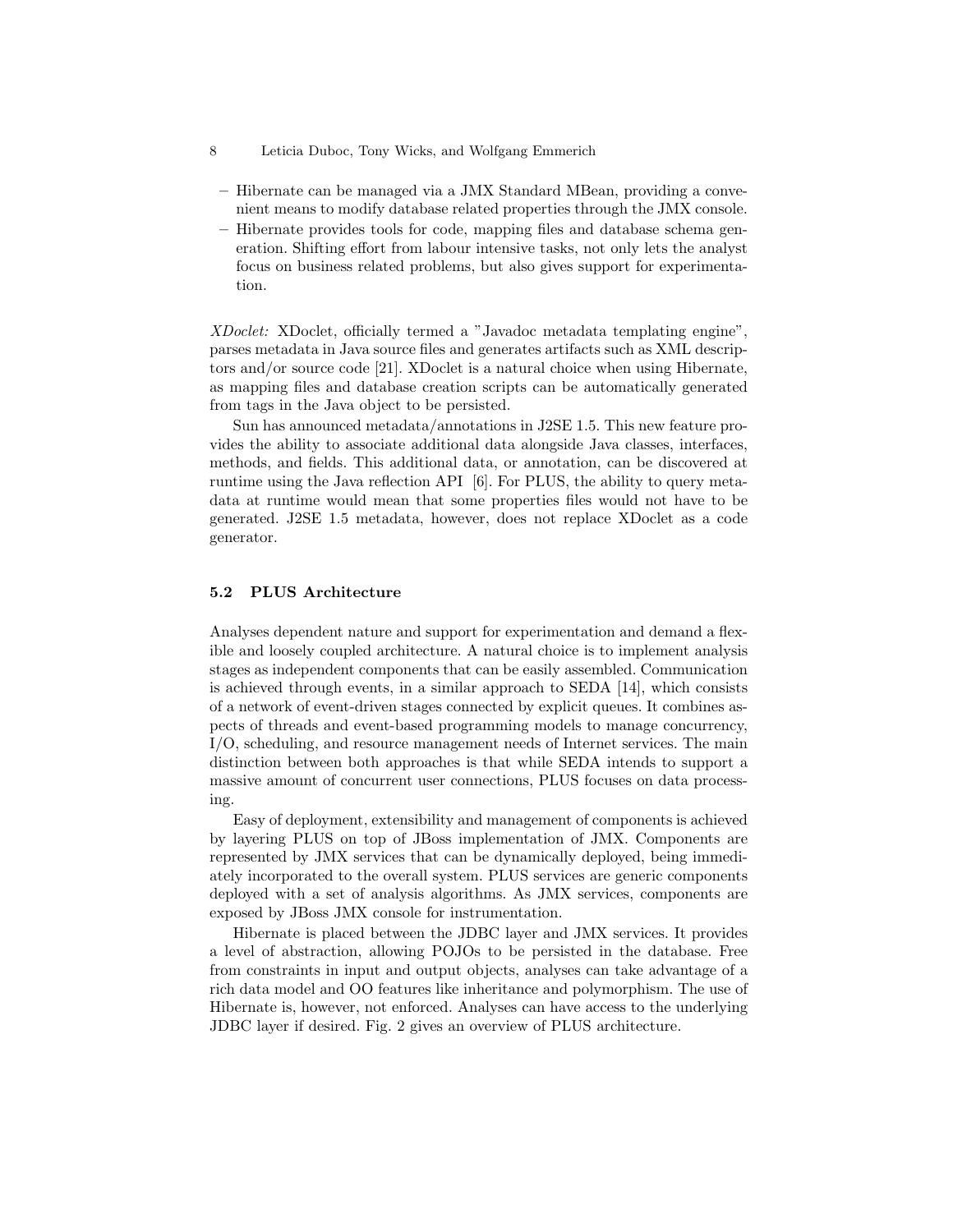

Fig. 2. System overview

Services and Notification: In comparison with other distributed technologies which often lead to complex interfaces between components, message or event orientation creates a small number of simplified programming interfaces [9] [11]. This interfaces can be widely applied as the are not dependent on underlying functionality and comprise simple message or event handlers, which allow simple system re-configuration [7].

Given the amounts of data handled by PLUS, passing analysis results in messages would be prohibitively expensive. In addition, analysis results are by themselves useful information, which should be persisted. Hence, there is no need for direct interaction between components. Analyses algorithms have knowledge about their input and output data format, but are completely unaware of how the input data has been produced. Simple events that informs of changes in the input data are more appropriate than complex messages.

PLUS implements events through the JMX publish/subscribe mechanism. Once notified, the service can update its analysis accordingly and inform other services that are dependent on its results. Updated analysis results are therefore communicated through the system in an asynchronous way, maintaining correlated analyses in a consistent state.

To receive notifications, a service needs to register as a listener of other services that affect data it is dependent on. This includes already deployed services and others that may be deployed in the future. The assembly of components is implemented through inversion of control. Services have knowledge of the tables/hibernate objects they are dependent on. PLUS uses this information to assemble components as publishers and subscribers. In addition, a newly deployed service registers with the MBeanServer to be informed about the future deployment of services that can change its input data. This mechanism guarantees that dependencies are self-updated whenever a new service is deployed into the system.

Furthermore, PLUS architecture provides a mechanism to avoid unnecessary work when a notification is received. A service can recognise the changes in the input data and update only the affected database rows or persistent objects in the result. The ability to automatically maintain a consistent state offers a significant support for experimentation. Hence, users do not have to worry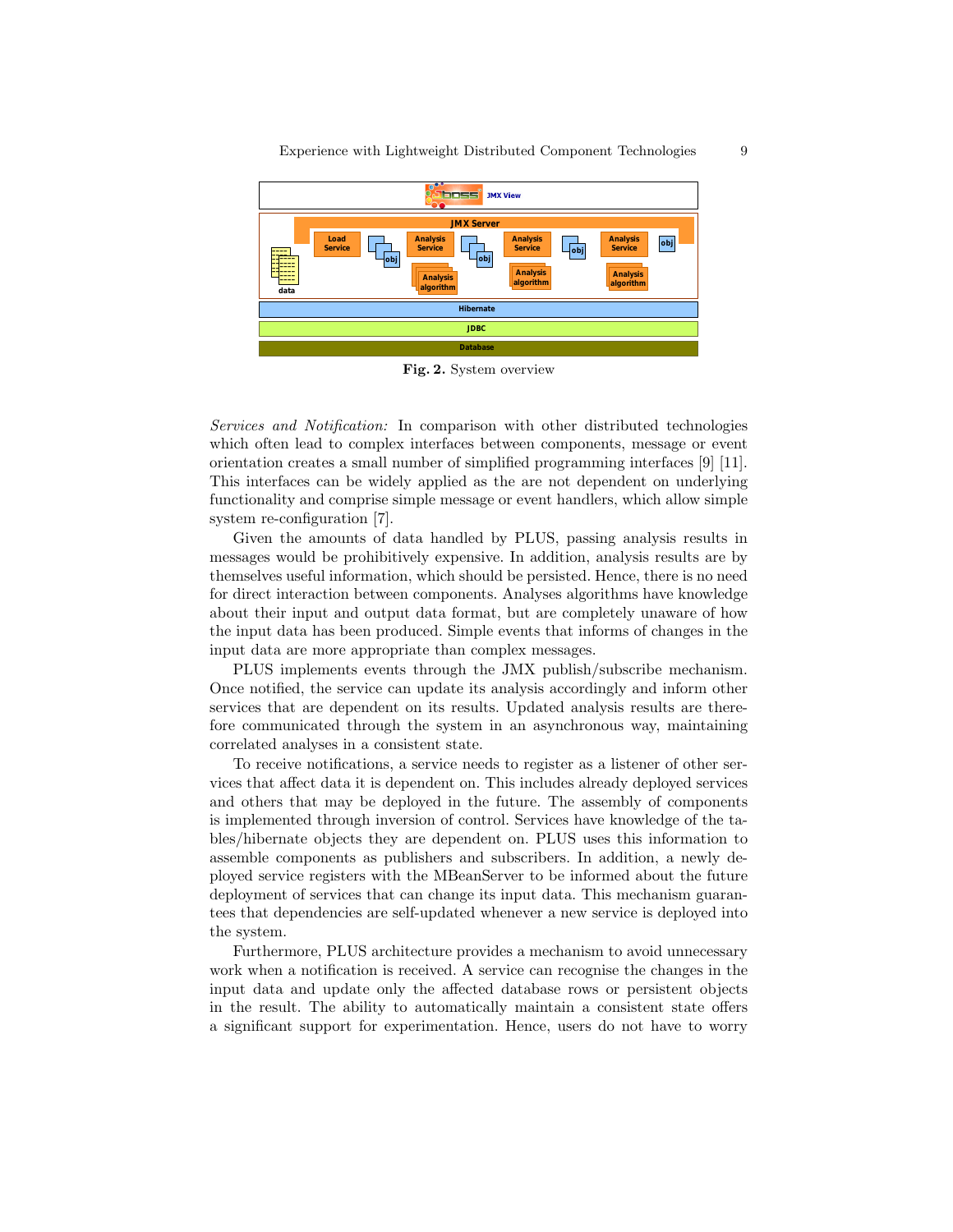about downstream analyses that might be affected by the newly incorporated algorithm.

Definition of analysis algorithms: As an experimental environment, PLUS should provide a fast turnaround. Users must be able to quickly develop new analysis strategies and understand existing ones. Code generation plays an important role in rapid development and transparency. It can be used to avoid code duplication and transparent models [19].

PLUS adopts a code-centric approach for the implementation of data loading and analysis algorithms. This method requires from the analyst the implementation of a single Java task class. Each task encapsulates one analysis algorithm. Tasks read data from an input source (e.g. file or tables), perform the required computations and persist the results. The analyst embeds related meta-data in the javadoc comments of the class source code using XDoclet tags. Meta-data represent relevant information about the task, such as analysis specific properties, output data format and dependencies. Automatic generation of code and support file encourages experimentation by considerably reducing the amount of work done by the analyst.

To illustrate, Fig. 3 shows the XDoclet meta-data in a task's code. In this example, the task is dependent on the data in the BranchVolFin table and generates its result in the DistinctBranchVolFin table. The output data format is explicitly defined in the task.output.java tag. The control-entities tag is an example of an analysis specific property.

```
/**
  @task.input input-entity="BranchVolFin"
               * control-entities="AnalysisFin.productId"
 *
 * @task.output.java name="DistinctBranchVolFin"
                      fields="batch:long:6,
                      productId:long:10,
                      .<br>transactionType:long:7,
                      analysisType:String:20,
                      score:double:10"
 */
public class DistinctBranchVolFinTask extends ServiceTask {
  ...
}
```
Fig. 3. Meta-data in task code

XDoclet is used to automatically generate properties and configuration files, Hibernate persistent classes, mapping files and even database tables. Most of the code/file generation process did not have to be developed, as it came for free with Hibernate and its integration with JMX. Fig. 4 illustrates part of the output Hibernate object that XDoclet derived from the tags in Fig. 3.The Hibernate object is simply a javabean object with XDoclet tags defining the format of the columns in the database. The Hibernate mapping file is an XML document that maps fields in the Java class to columns in the database. Tables themselves are automatically created when analyses are deployed into the PLUS framework.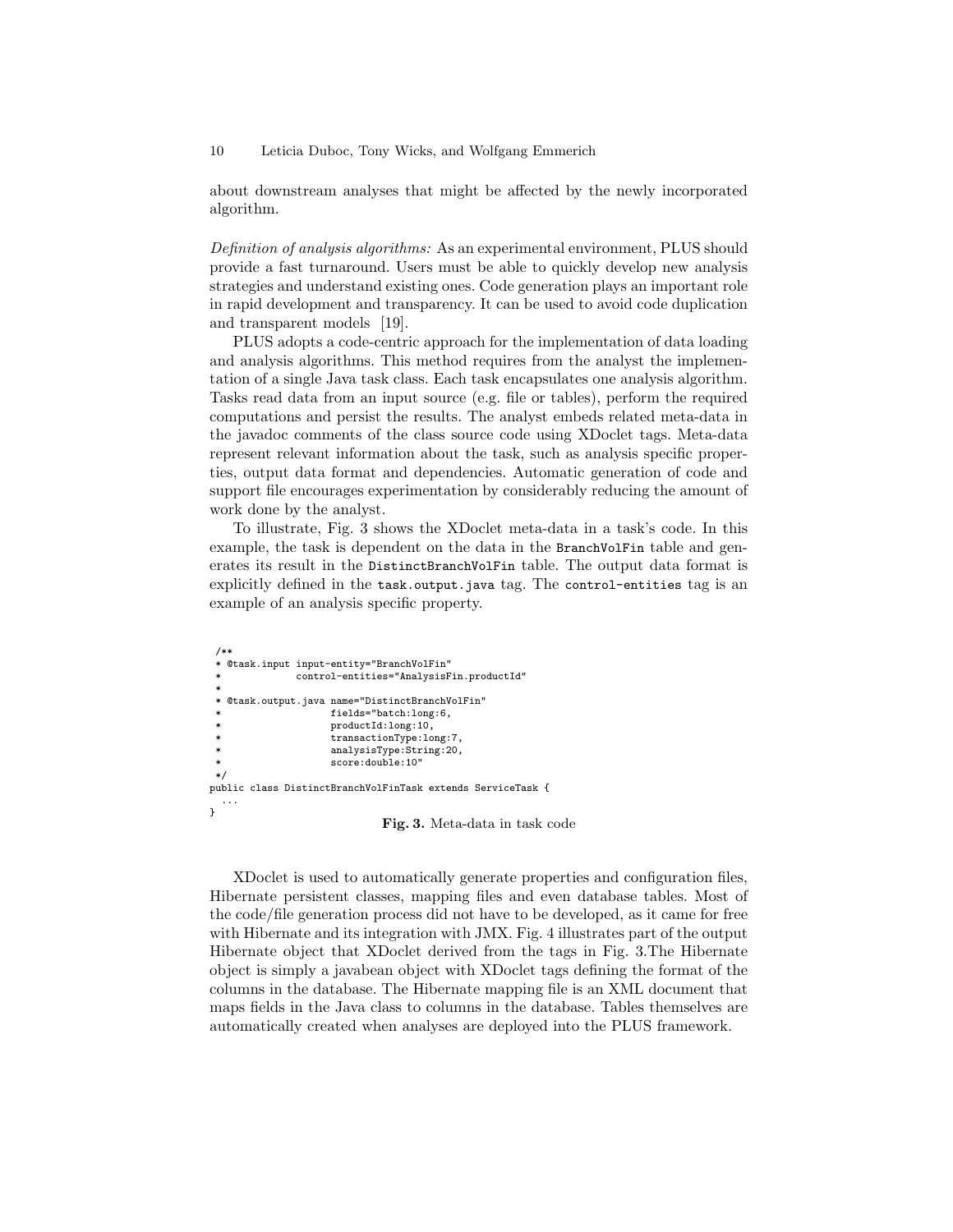One can argue that code generation, as used in PLUS, combines concerns that should be logically separated, such as code and database schema design. Coupling code and configuration is certainly a downside. We have however opted for this approach because, as an experimental environment, PLUS should provide a fast turnaround. Having output object definitions as XDoclets tags in the task code, helps not only in the generation of Hibernate code and database schema, but also gives a better understanding of the analysis logic itself.



Fig. 4. Generated Hibernate Object

PLUS does not enforce any restriction in the way data is retrieved, processed and stored by analysis tasks. Analysts may choose to use, for example, the Hibernate query language or direct JDBC. It is worth mentioning that, given the complexity of data in BI systems, Hibernate will provide many advantages. The very powerful object/relational mapping offered by Hibernate allows the task to take advantage of object-oriented features, like inheritance, association, composition and collections. The use of Hibernate also offers an abstraction layer, simplifying the task code, and other facilities, like transaction management, database connection pooling, programmatic as well as declarative queries and declarative entity relationship management. As an example, consider distinct Hibernate objects representing credit and debit card transactions. Having both extending from a common card transaction object, an analysis can take advantage of polymorphism to easily derive all card transactions in a given retailer chain during the summer sales.

Experiments have shown that there is a small performance penalty for using Hibernate. Nevertheless, specially in cases where the performance is constrained by the analytical work, this penalty is not the overriding factor when opting for one or the other approach. In an experiment, an analysis processing 10,000 rows took 123.47 seconds with JDBC and 140.19 seconds with Hibernate.

Execution and Instrumentation of Analysis: Scheduling and ordering of events is an important concern when using a staged event-driven approach. In approaches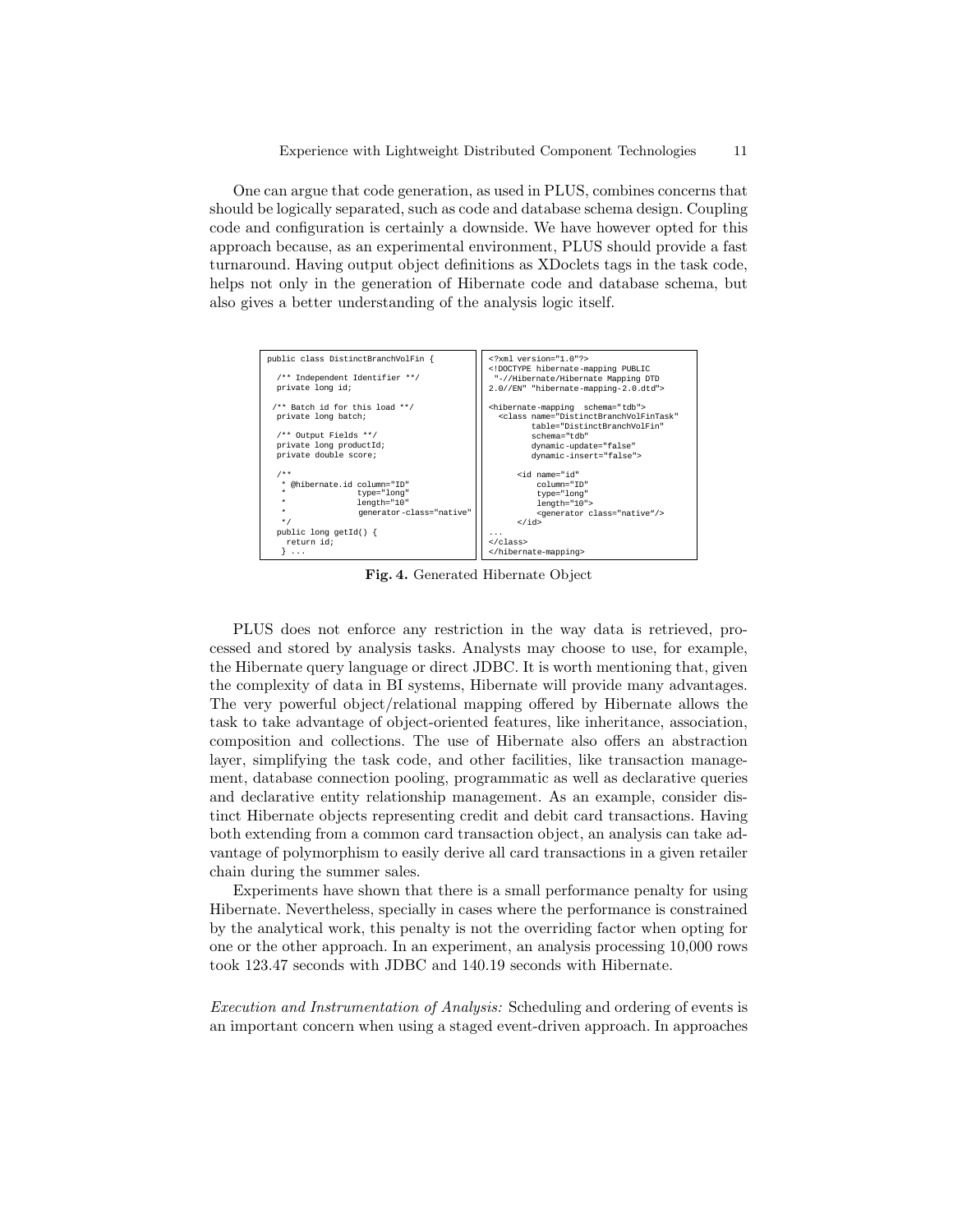like SEDA [14], stages are responsible for defining their own scheduling policy for incoming events. Examples of policies are FIFO (First In, First Out) and SRTP (Shortest Remaining Process Time). PLUS uses events to maintain a consistent state between correlated analyses. The framework is not designed to support a large number of concurrent user connections, not having fairness in response time as a major concern. For this reason, PLUS uses a simple FIFO policy, having events processed in the order they arrive.

The event-based model is combined with thread level concurrency to enhance performance. Despite encapsulating a single algorithm, many task instances can be run simultaneously for different subsets of the data. The criteria for splitting the work to be done into tasks is data analysis specific, since the algorithm has to be consistent with the data set. For example, in a summary algorithm that requires the month of a given transaction, it is reasonable to partition the calculations according to the months, but not to days.

To handle the large amount of calculations required, PLUS uses a worker / task / controller architecture [13]. Workers are thread objects that execute tasks. The number of workers, as well as other properties, can be dynamically set and controlled through the JBoss JMX console. The analysis work is split into several tasks, which are stored in a task provider and individually supplied to workers. The controller creates and manages the execution of workers. It is also the controller's responsibility to respond to instrumentation requests (start, pause, resume, complete, fail) sent through the JMX console. Fig. 5 illustrates this architecture.



Fig. 5. Worker/Task/Controller Architecture

Tasks are themselves Hibernate objects that are persisted in the database, as a "to do" list. Every time a task is completed, its Hibernate representation is removed from the persistent storage. Duplicate tasks are not persisted, so work is not unnecessarily executed. Adding this persistent nature to tasks only required an auto-generated mapping file and database table. This approach adds robustness to the solution, allowing the system to restart from where it has been paused and recover in case of a failure.

Instrumentation of components is yet another feature provided for free with JMX. Public methods of a service are automatically exposed through the JMX console, offering the data analyst fine control over the execution. Users can monitor task's execution, set analysis specific properties, stop, start, restart, resume and change the level of parallelism of services. Futhermore, the Hibernate inte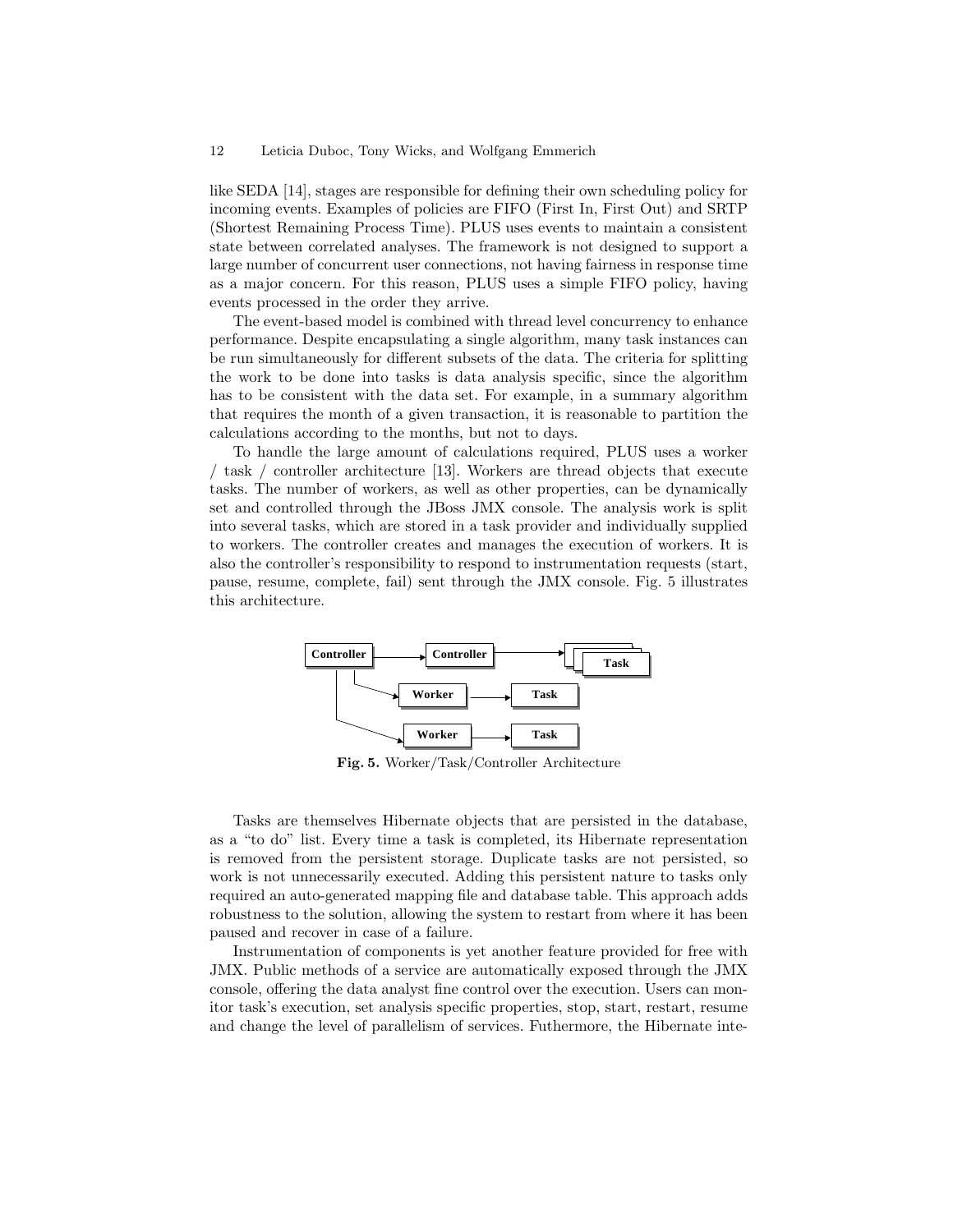gration with JMX provides the ability to modify the JDBC datasource properties, include/exclude mapping files and other features.

Scalability and Performance: Event based systems present a range of possibilities for increased performance, data redistribution and operation. Implementations can move to more performant realizations that use clustering, partitioning or other methods to bring system capabilities benefits. Having the system composed by self-contained components allows the use of clustered compute resources that are available with most application servers. In our case, we can use the JBoss clustering mechanism and apply it to the MBeans that execute services in order to exploit real parallel execution (as opposed to interleaved concurrency on the same CPU).

# 6 Lessons Learned

PLUS architecture evolved over time. This work involved investigation of technologies, experimentation with different designs and close interaction with analysts. Our experience is summarized below:

- 1. Persuasive industry driven technologies are not always the best solution. Market leaders like Sun, BEA, Oracle and IBM are aggressively pushing the use of "golden hammer" [4] [19] technologies like EJB. For PLUS, and systems with similar characteristics, full J2EE solutions represent a highoverhead with little benefits. Our experience with PLUS has shown that it is possible to leverage benefits from lightweight open source projects and industry standard mechanisms for component interoperability and communication. Hibernate, in particular, has proven to be able to handle complex data models required by BI systems.
- 2. Having dependencies directly handled by the system removes the need for scheduling, improving maintainability and management. Our previous experience in coordinating dependent components through scheduling mechanisms have proved to be error-prone and hard to configure and maintain. Analysts were required to have an overall knowledge of the complete system, so they could manually update dependencies when adding or removing components. PLUS makes use of hot-deploy and inversion of control to assemble components into a publish/subscribe model. Through information provided by the components themselves, PLUS is able to automatically update dependencies whenever they are added or removed from the system. This approach requires less knowledge to deploy a module, as analysts only have to be aware of the algorithm being developed and its input data format.
- 3. JMX provides a flexible approach for internal, and potentially external, management. JMX instrumentation has added significant support for experimentation, as it allows changes to the system configuration at runtime. This feature also provides means for future optimizations, such as automatic resource allocation for stages. In addition, as JMX is an open standard, PLUS can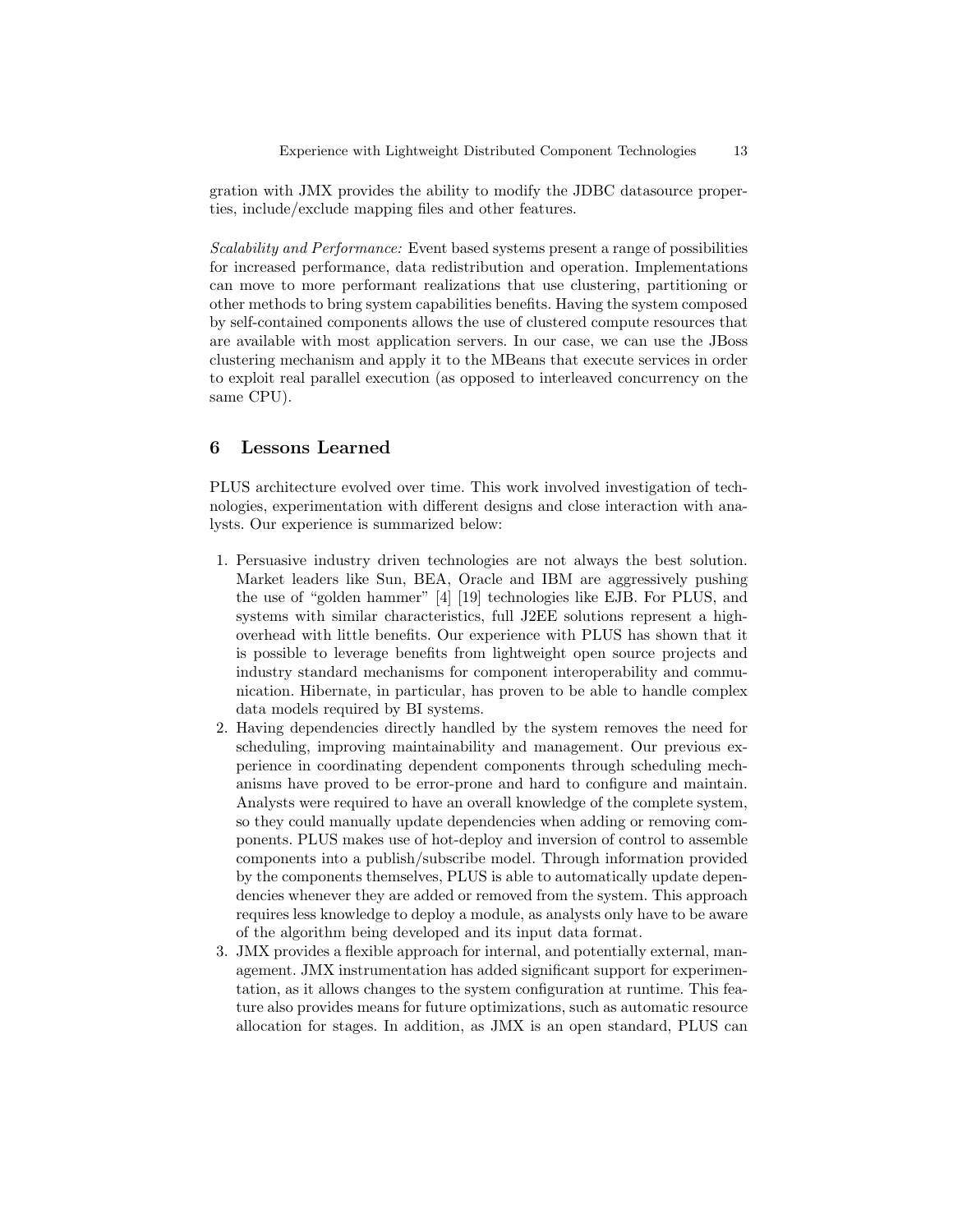be directly integrated with external management systems, such as Tivoli [1], and operational environments.

4. A fundamental lesson learned was the importance of an optimal configuration. A staged event-based architecture potentially increases the performance of the system. However, the potential latency caused by both the granularity of the tasks and the sizes of the data chunks processed by stages could yield very poor performance. If stages were fully executed one after the other, the time to completion would comprise the sum of individual stages execution times. PLUS logically splits analyses into units of work, firing events when individual units have been completed. This approach enables dependent components to start execution before previous stages have been completed, creating a pipeline effect. Maximizing the throughput of this pipeline requires a careful design of analysis algorithms and eventing strategies.

Consider an example where the input data represents transactions on a given retailer chain. A transaction has, among others, the following fields: "batch identifier", "month of the purchase" and "product identifier". For this example, assume that the two first fields coincide. Events informing changes in the transactional data are based on the "batch identifier". An over-simplified analysis defines the number of products purchased by month. The experiment started with 884,321 transactions, 10 batches and 100 different products. An extra batch of 124,479 rows was added to the input table, forcing the analysis to be recalculated. The following settings were tested:

- First, the analysis partitioned the work to be done in parallel tasks according to "month of purchase". This is a sensible choice, since the batch coincides with the month of the transaction. The addition of a new batch generated a single task that processed only the added batch. In this case, the analysis completed in 10 seconds.
- In a second run, the work was split according to the "product identifier". This is not an appropriate selection, as the algorithm is based on months, not products. Having tasks selecting the input data by product identifier unnecessarily recalculates the number of purchase for every month. This setting generated 100 tasks, one for each product identifier, and took 126 seconds to run.
- In a third experiment, the work was divided according to both "product identifier" and "month of purchase". This can be a reasonable choice if the analysis component wants to take advantage of parallel execution of tasks. In this case, again 100 tasks were instantiated, but the work was only performed in the added batch. However, for this small sample of data, 100 tasks were still an unnecessarily large number. Setting the task to use a "modulo 10 function" on the product identifier creates 10 tasks which complete in 8 seconds.

There is a need for careful design of both architecture and analysis algorithms to maximize process usage and gain scalability. As illustrated by the example, selection of tasks split criteria will be analysis dependent. Initial setting usually follow guidelines and final tuning can be done through experimentation.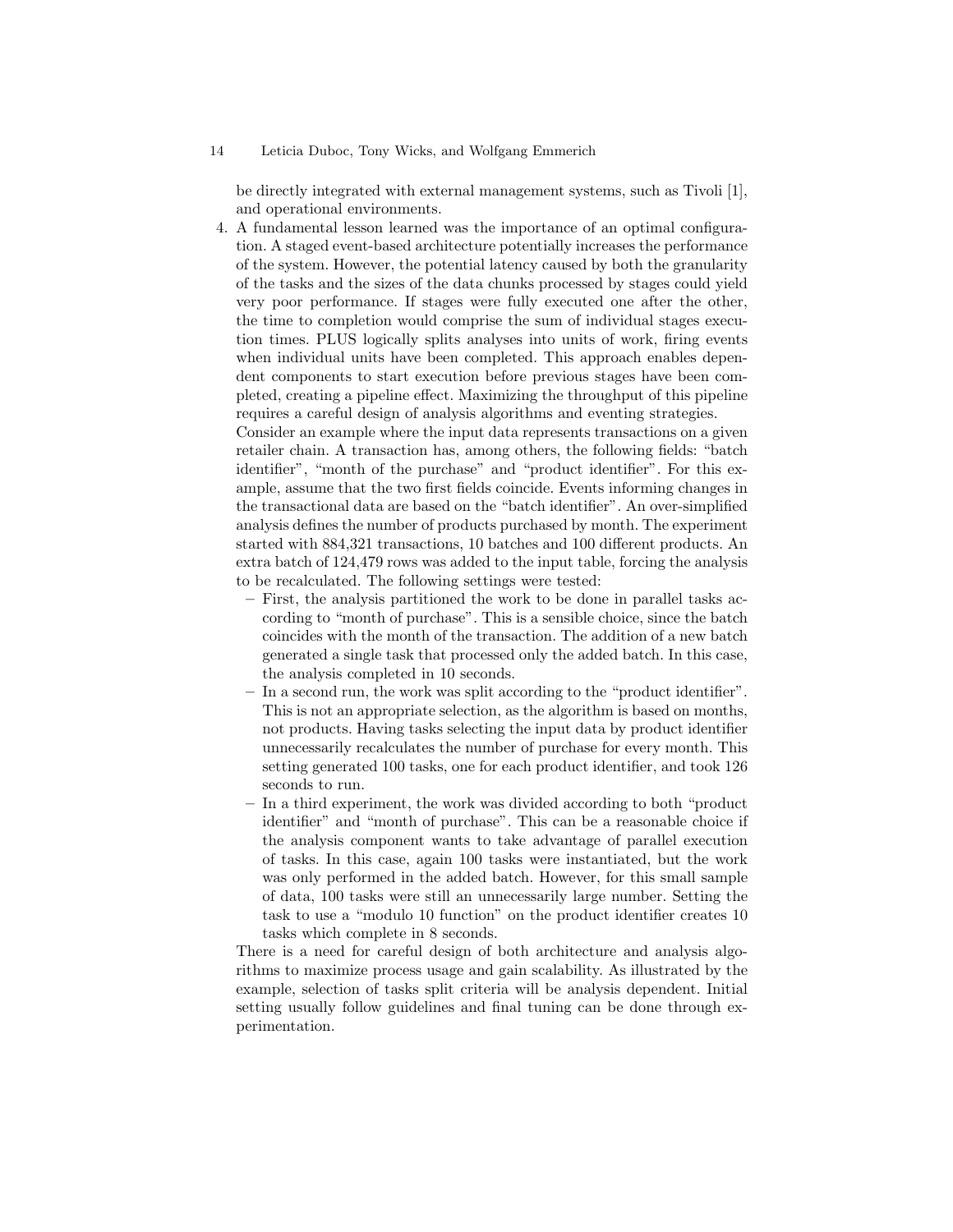- 5. Although we talk about PLUS as a single system, it is actually a framework composed of four independent sub-projects. The adoption of sub-projects has improved the development as their external use has helped to generalize requirements. Further, this approach has considerably improved PLUS configuration management.
- 6. As to any tool, PLUS has been carefully designed to provide information and encouragement for the data analyst. We believe that part of the system success was the tight interaction of developers and analysts operating as users.

# 7 Conclusion

This paper has described PLUS, a data analysis environment to extract meaningful information from large amounts of data. PLUS can be classified as a BI system and more broadly as a data-intensive application. In such systems, the data process may be split into a sequence of dependent steps. These steps reduce complexity and allow intermediate results to be available for other purposes.

PLUS uses an event-based architecture where large amounts of data are processed by dependent stages. Having stages defined by loosely coupled and selfcontained components allows for modularity, extensibility and scalability. Stages can be added and redefined for optimal configuration. Performance is improved by in-process threading mechanisms within stages, having tasks parallel executed in different subsets of the data.

Dependencies in the proposed architecture are handled through a publish / subscribe event mechanism. Staged execution is triggered by events produced by previous phases, freeing the system from providing scheduling mechanisms. Furthermore, dependencies are self-managed, having stages automatically assembled through inversion of control.

Instrumentation also plays an important role in PLUS. Finding the optimal configuration may prove to be challenging. The ability to experiment, by controlling the execution of stages and tuning of data process specific properties, is a valuable feature for complex data analysis systems.

The proposed architecture caters for experimentation, allowing the system to accommodate changes either in short periods or over time. Finally, the realization of the design through the implementation of a real-world system has proven the adequacy of lightweight technologies to large scale data processing applications.

#### Acknowledgments

The authors would like to acknowledge Dave Martin, Nicola Harris and Alok Rana for their support in both development and review of this work.

## References

1. Tivoli: Intelligent management software for the on demand world. Technical report, http://www-306.ibm.com/software/tivoli/.